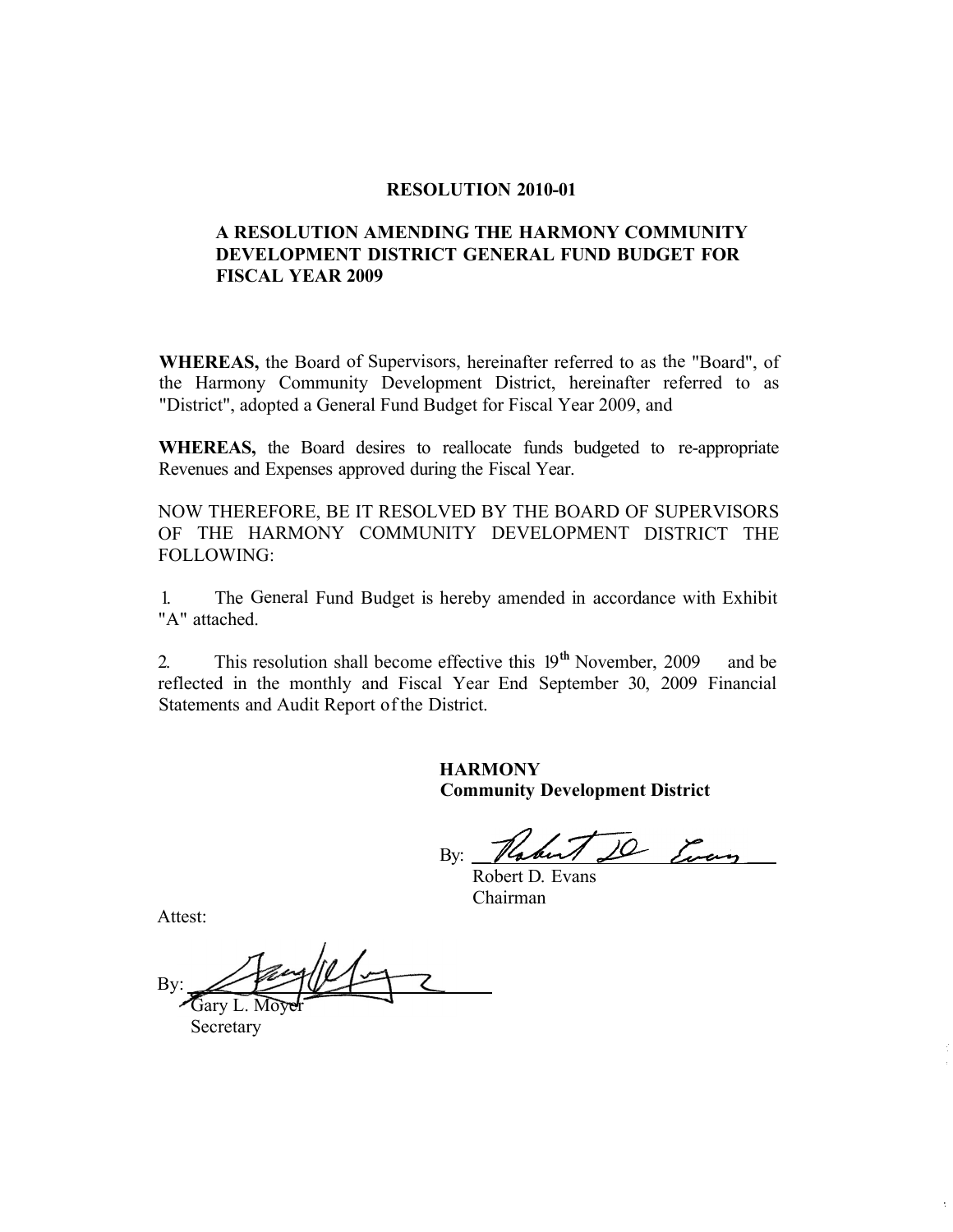## **HARMONY CDD GENERAL FUND BUDGET AMENDMENT FOR THE PERIOD ENDING SEPTEMBER 30, 2009**

## **EXHIBIT"A"**

F

٦

|                               | <b>Original</b> | Final         | <b>YTD</b>              |  |
|-------------------------------|-----------------|---------------|-------------------------|--|
|                               | <b>Budget</b>   | <b>Budget</b> | <b>Actual</b>           |  |
|                               | \$<br>\$        |               | $\overline{\mathbf{s}}$ |  |
| <b>REVENUE</b>                |                 |               |                         |  |
| Interest - Investments        | 5,728           | 1,000         | 638                     |  |
| Interest - Tax Collector      |                 | 259           | 358                     |  |
| Special Assmnts - On Roll     | 622,750         | 622,750       | 617.964                 |  |
| Special Assmnts - Off Roll    | 914,363         | 914,363       | 914,405                 |  |
| Special Assmnts - Delinquent  |                 | 1,066         | 1,066                   |  |
| Special Assmnts - Discounts   | (24, 910)       | (7,634)       | (7,634)                 |  |
| Other Miscellaneous Revenues  |                 | 2,000         | 1,836                   |  |
| <b>TOTAL REVENUE</b>          | 1,517,931       | 1,533,804     | 1,528,633               |  |
| <b>EXPENDITURES</b>           |                 |               |                         |  |
| <b>ADMINISTRATIVE</b>         |                 |               |                         |  |
| P/R-Board of Supervisors      | 12,000          | 9,800         | 9,800                   |  |
| <b>FICA Taxes</b>             | 918             | 750           | 750                     |  |
| Workers' Compensation         | 2,000           | 2,000         |                         |  |
| ProfServ-Arbitrage Rebate     | 3,000           | 1,200         | 1,200                   |  |
| ProfServ-Dissemination Agent  | 500             | 500           | 500                     |  |
| ProfServ-Engineering          | 26,000          | 30,000        | 29,948                  |  |
| ProfServ-Legal Services       | 20,000          | 33,000        | 32,062                  |  |
| ProfServ-Mgmt Consulting Serv | 50,740          | 50,740        | 50,740                  |  |
| ProfServ-Special Assessment   | 10,714          | 10,714        | 10,714                  |  |
| ProfServ-Trustee              | 10,000          | 10,748        | 10,748                  |  |
| <b>Auditing Services</b>      | 15,500          | 15,500        | 15,500                  |  |
| Communication - Telephone     | 250             | 250           | 182                     |  |
| Postage and Freight           | 3,400           | 2,000         | 1,223                   |  |
| Insurance - General Liability | 23,000          | 18,484        | 18,484                  |  |
| Printing and Binding          | 7,000           | 7,000         | 6,795                   |  |
| Legal Advertising             | 3,000           | 2,000         | 1,581                   |  |
| Misc-Assessmnt Collection Fee | 12,455          | 7,908         | 7,908                   |  |
| Misc-Contingency              | 1,000           | 1,000         | 296                     |  |
| <b>Office Supplies</b>        | 1,000           | 1,000         | 987                     |  |
| Annual District Filing Fee    | 175             | 175           | 175                     |  |
| Capital Outlay                | 750             |               |                         |  |
| <b>TOTAL ADMINISTRATIVE</b>   | 203,402         | 204,769       | 199,592                 |  |
|                               |                 |               |                         |  |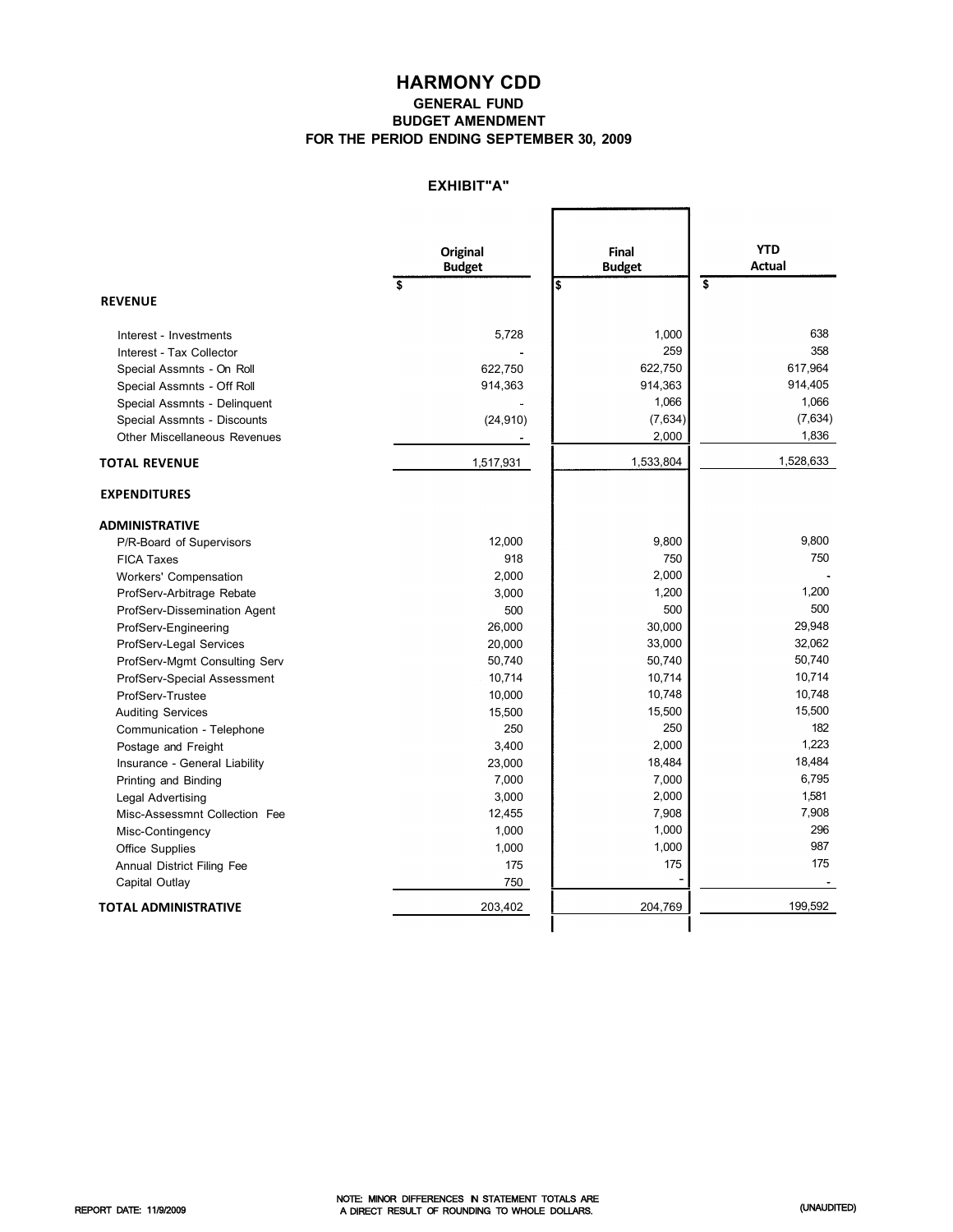# **HARMONY CDD**

#### **GENERAL FUND BUDGET AMENDMENT FOR THE PERIOD ENDING SEPTEMBER 30, 2009**

## **EXHIBIT"A"**

|                                   | <b>Original</b><br><b>Budget</b> | Final<br><b>Budget</b> | <b>YTD</b><br><b>Actual</b> |
|-----------------------------------|----------------------------------|------------------------|-----------------------------|
|                                   | \$                               | \$                     | \$                          |
| <b>OPERATIONS AND MAINTENANCE</b> |                                  |                        |                             |
| <b>FIELD</b>                      |                                  |                        |                             |
| ProfServ-Field Management         |                                  | 32,712                 | 32,712                      |
| <b>TOTAL FIELD</b>                |                                  | 32,712                 | 32,712                      |
| <b>LANDSCAPE</b>                  |                                  |                        |                             |
| Utility - Refuse Removal          |                                  | 13,800                 | 13,759                      |
| R&M-Grounds                       |                                  | 13,500                 | 13,497                      |
| R&M-Irrigation                    | 22,000                           | 27,500                 | 27,179                      |
| R&M-Lake Phase 11                 | 52,000                           | 29,868                 | 29,868                      |
| R&M-Landscape - Lakeshore Park    | 25,000                           | 14,653                 | 14,653                      |
| R&M-Landscape - Town Square       | 30,600                           | 18,356                 | 18,356                      |
| R&M-Landscape - US 192 Entr       | 63,000                           | 38,082                 | 38,082                      |
| R&M-Swimming Pool                 | 13,300                           | 7,555                  | 7,555                       |
| R&M-Trees and Trimming            | 15,000                           | 25,602                 | 25,602                      |
| R&M-Turf Care                     |                                  | 125,500                | 125,101                     |
| R&M-Shrub Care                    |                                  | 49,000                 | 48,392                      |
| R&M-Landscape Pare D-1 Park       | 7,000                            | 4,081                  | 4,081                       |
| R&M-Landscape Pare C-2 Park       | 6,000                            | 3,673                  | 3,673                       |
| R&M-Landscape Pet Park            | 21,000                           | 12,813                 | 12,813                      |
| R&M-Landscape Hwy 192             | 30,000                           | 17,500                 | 17,500                      |
| R&M-Landscape Parcel G Park       | 14,400                           | 8,652                  | 8,652                       |
| R&M-Landscape Pond Areas          | 140,100                          | 87,563                 | 87,563                      |
| R&M-Landscape Buck Lake           | 6,000                            | 2,250                  | 2,250                       |
| R&M-Landscape Pare B Park         | 6,500                            | 3,749                  | 3,749                       |
| R&M-Landscape Pare C Park         | 6,000                            | 3,425                  | 3,425                       |
| R&M-Phase I                       | 80,000                           | 46,979                 | 46,979                      |
| R&M-Phase 111                     | 80,000                           | 48,276                 | 48,276                      |
| R&M-Landscape Parcel D-2 & E      | 13,200                           | 8,786                  | 8,786                       |
| <b>Miscellaneous Services</b>     | 10,000                           | 8,000                  | 7,540                       |
| <b>TOTAL LANDSCAPE</b>            | 641,100                          | 619,163                | 617,331                     |

 $\mathcal{P}^{\mathcal{L}}$ 

 $\sim$